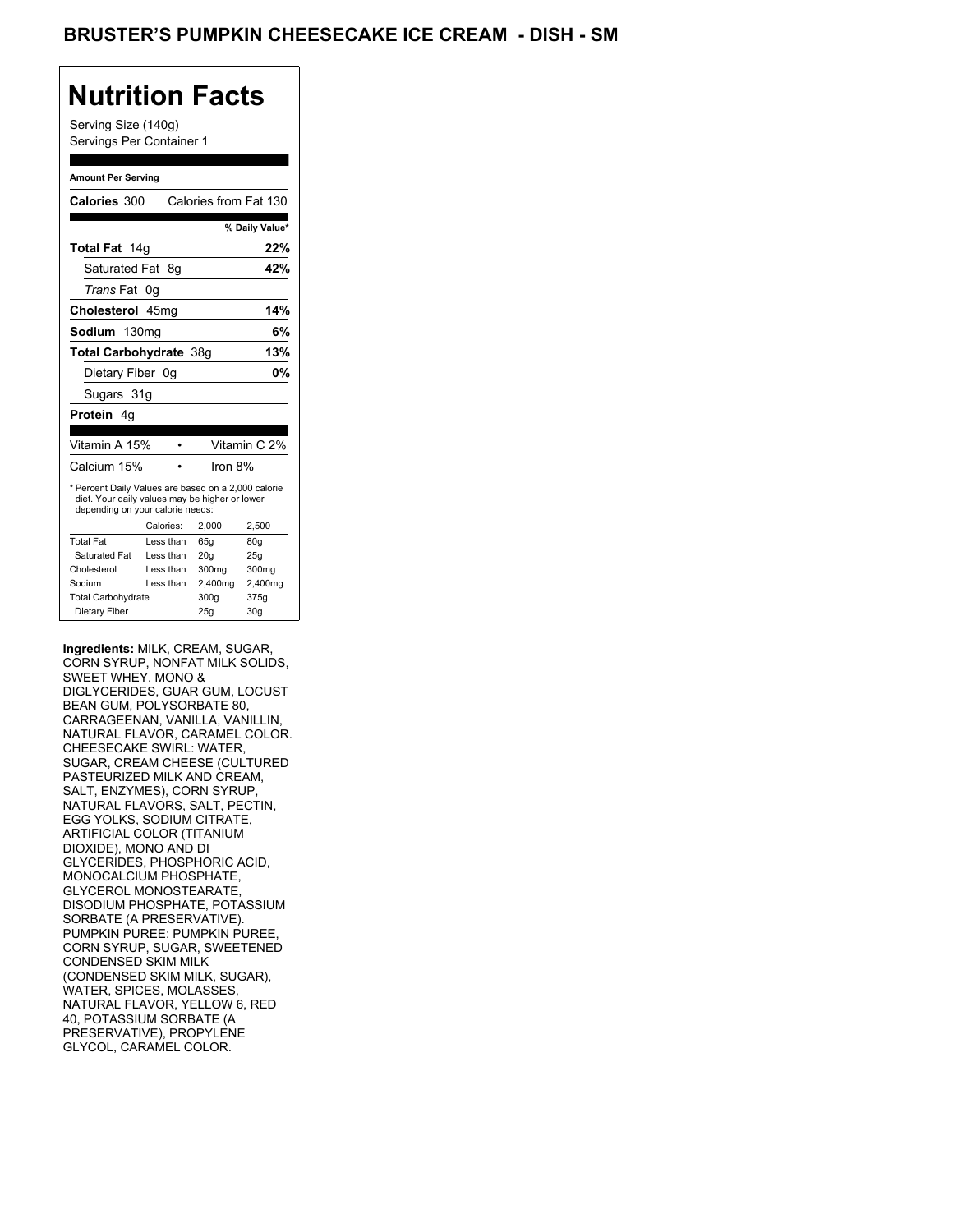### BRUSTER'S PUMPKIN CHEESECAKE ICE CREAM - DISH - REG

# Nutrition Facts

Serving Size (210g) Servings Per Container 1

#### Amount Per Serving

| Calories 450                                                                                                                              |                  |           |          | Calories from Fat 200 |
|-------------------------------------------------------------------------------------------------------------------------------------------|------------------|-----------|----------|-----------------------|
|                                                                                                                                           |                  |           |          | % Daily Value*        |
| Total Fat 22q                                                                                                                             |                  |           |          | 33%                   |
| Saturated Fat 13g                                                                                                                         |                  |           |          | 64%                   |
| <b>Trans Fat</b>                                                                                                                          | 0g               |           |          |                       |
| Cholesterol                                                                                                                               | 65 <sub>mq</sub> |           |          | 21%                   |
| Sodium 200mg                                                                                                                              |                  |           |          | 8%                    |
| Total Carbohydrate 57g                                                                                                                    |                  |           |          | 19%                   |
| Dietary Fiber 0q                                                                                                                          |                  |           |          | 1%                    |
| Sugars 47g                                                                                                                                |                  |           |          |                       |
| Protein<br>6g                                                                                                                             |                  |           |          |                       |
|                                                                                                                                           |                  |           |          |                       |
| Vitamin A 20%                                                                                                                             |                  |           |          | Vitamin C 4%          |
| Calcium 20%                                                                                                                               |                  |           | Iron 10% |                       |
| * Percent Daily Values are based on a 2,000 calorie<br>diet. Your daily values may be higher or lower<br>depending on your calorie needs: |                  |           |          |                       |
|                                                                                                                                           |                  | Calories: | 2.000    | 2,500                 |
| <b>Total Fat</b>                                                                                                                          |                  | Less than | 65q      | 80 <sub>g</sub>       |
| Saturated Fat                                                                                                                             |                  | Less than | 20q      | 25q                   |
| Cholesterol                                                                                                                               |                  | Less than | 300mg    | 300mg                 |
| Sodium                                                                                                                                    |                  | Less than | 2,400mg  | 2,400mg               |
| <b>Total Carbohydrate</b>                                                                                                                 |                  |           | 300q     | 375g                  |
| Dietary Fiber                                                                                                                             |                  |           | 25g      | 30 <sub>g</sub>       |

Ingredients: MILK, CREAM, SUGAR, CORN SYRUP, NONFAT MILK SOLIDS, SWEET WHEY, MONO & DIGLYCERIDES, GUAR GUM, LOCUST BEAN GUM, POLYSORBATE 80, CARRAGEENAN, VANILLA, VANILLIN, NATURAL FLAVOR, CARAMEL COLOR. CHEESECAKE SWIRL: WATER, SUGAR, CREAM CHEESE (CULTURED PASTEURIZED MILK AND CREAM, SALT, ENZYMES), CORN SYRUP, NATURAL FLAVORS, SALT, PECTIN, EGG YOLKS, SODIUM CITRATE, ARTIFICIAL COLOR (TITANIUM DIOXIDE), MONO AND DI GLYCERIDES, PHOSPHORIC ACID, MONOCALCIUM PHOSPHATE, GLYCEROL MONOSTEARATE, DISODIUM PHOSPHATE, POTASSIUM SORBATE (A PRESERVATIVE). PUMPKIN PUREE: PUMPKIN PUREE, CORN SYRUP, SUGAR, SWEETENED CONDENSED SKIM MILK (CONDENSED SKIM MILK, SUGAR), WATER, SPICES, MOLASSES, NATURAL FLAVOR, YELLOW 6, RED 40, POTASSIUM SORBATE (A PRESERVATIVE), PROPYLENE GLYCOL, CARAMEL COLOR.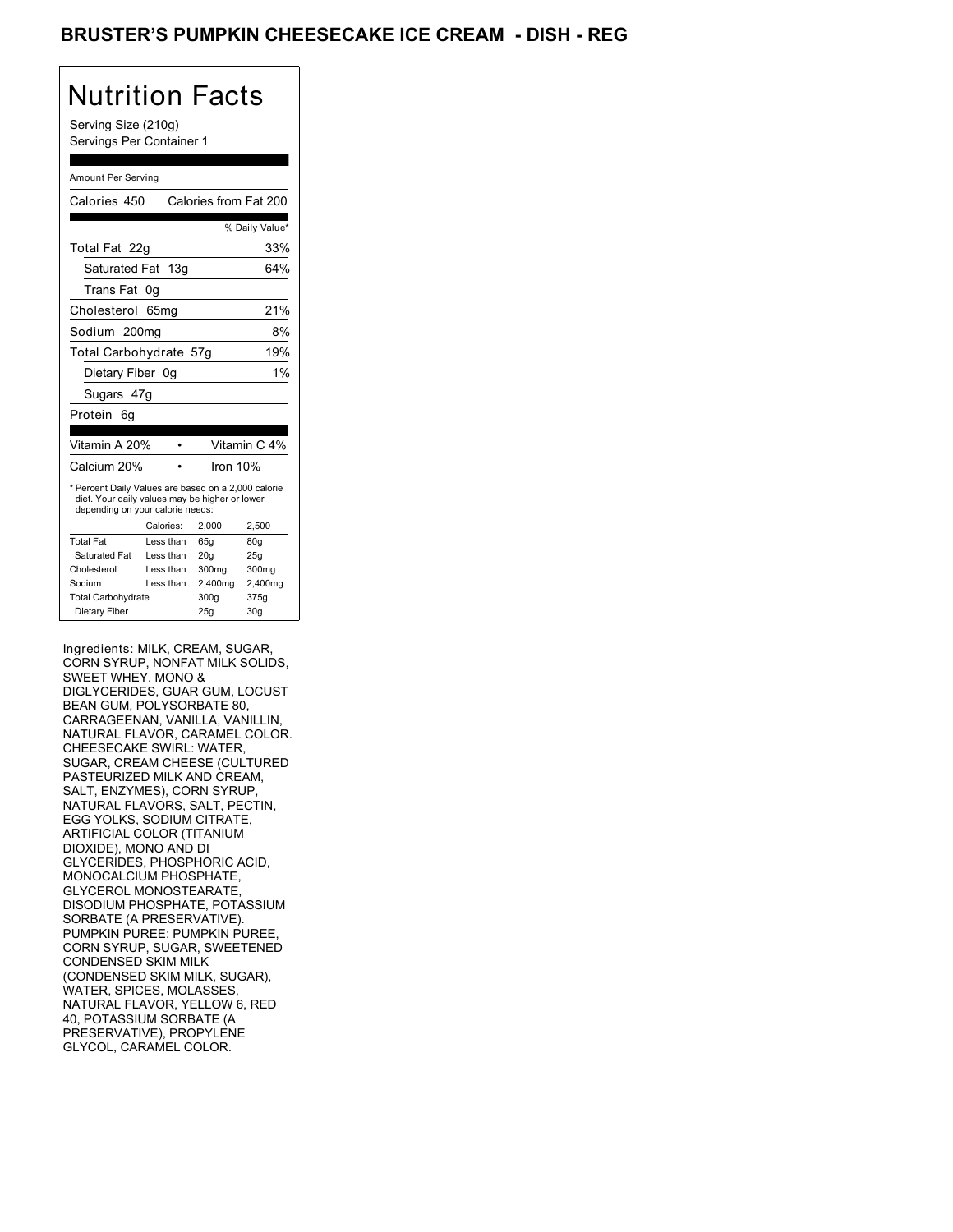### BRUSTER'S PUMPKIN CHEESECAKE ICE CREAM - DISH - LG

# Nutrition Facts

Serving Size (280g) Servings Per Container 1

#### Amount Per Serving

| Calories 590                                                                                                                              |           |     | Calories from Fat 260 |                 |
|-------------------------------------------------------------------------------------------------------------------------------------------|-----------|-----|-----------------------|-----------------|
|                                                                                                                                           |           |     |                       | % Daily Value*  |
| Total Fat 29q                                                                                                                             |           |     |                       | 45%             |
| Saturated Fat                                                                                                                             |           | 17q |                       | 85%             |
| Trans Fat                                                                                                                                 | 0g        |     |                       |                 |
| Cholesterol 85mg                                                                                                                          |           |     |                       | 28%             |
| Sodium 260mg                                                                                                                              |           |     |                       | 11%             |
| Total Carbohydrate 76q                                                                                                                    |           |     |                       | 25%             |
| Dietary Fiber 0q                                                                                                                          |           |     |                       | 1%              |
| Sugars 63g                                                                                                                                |           |     |                       |                 |
| Protein 7g                                                                                                                                |           |     |                       |                 |
|                                                                                                                                           |           |     |                       |                 |
| Vitamin A 30%                                                                                                                             |           |     |                       | Vitamin C 6%    |
| Calcium 25%                                                                                                                               |           |     | Iron 15%              |                 |
| * Percent Daily Values are based on a 2,000 calorie<br>diet. Your daily values may be higher or lower<br>depending on your calorie needs: |           |     |                       |                 |
|                                                                                                                                           | Calories: |     | 2.000                 | 2,500           |
| <b>Total Fat</b>                                                                                                                          | Less than |     | 65q                   | 80q             |
| Saturated Fat                                                                                                                             | Less than |     | 20 <sub>g</sub>       | 25g             |
| Cholesterol                                                                                                                               | Less than |     | 300mg                 | 300mg           |
| Sodium                                                                                                                                    | Less than |     | 2,400mg               | 2,400mg         |
| <b>Total Carbohydrate</b>                                                                                                                 |           |     | 300q                  | 375g            |
| Dietary Fiber                                                                                                                             |           |     | 25q                   | 30 <sub>g</sub> |

Ingredients: MILK, CREAM, SUGAR, CORN SYRUP, NONFAT MILK SOLIDS, SWEET WHEY, MONO & DIGLYCERIDES, GUAR GUM, LOCUST BEAN GUM, POLYSORBATE 80, CARRAGEENAN, VANILLA, VANILLIN, NATURAL FLAVOR, CARAMEL COLOR. CHEESECAKE SWIRL: WATER, SUGAR, CREAM CHEESE (CULTURED PASTEURIZED MILK AND CREAM, SALT, ENZYMES), CORN SYRUP, NATURAL FLAVORS, SALT, PECTIN, EGG YOLKS, SODIUM CITRATE, ARTIFICIAL COLOR (TITANIUM DIOXIDE), MONO AND DI GLYCERIDES, PHOSPHORIC ACID, MONOCALCIUM PHOSPHATE, GLYCEROL MONOSTEARATE, DISODIUM PHOSPHATE, POTASSIUM SORBATE (A PRESERVATIVE). PUMPKIN PUREE: PUMPKIN PUREE, CORN SYRUP, SUGAR, SWEETENED CONDENSED SKIM MILK (CONDENSED SKIM MILK, SUGAR), WATER, SPICES, MOLASSES, NATURAL FLAVOR, YELLOW 6, RED 40, POTASSIUM SORBATE (A PRESERVATIVE), PROPYLENE GLYCOL, CARAMEL COLOR.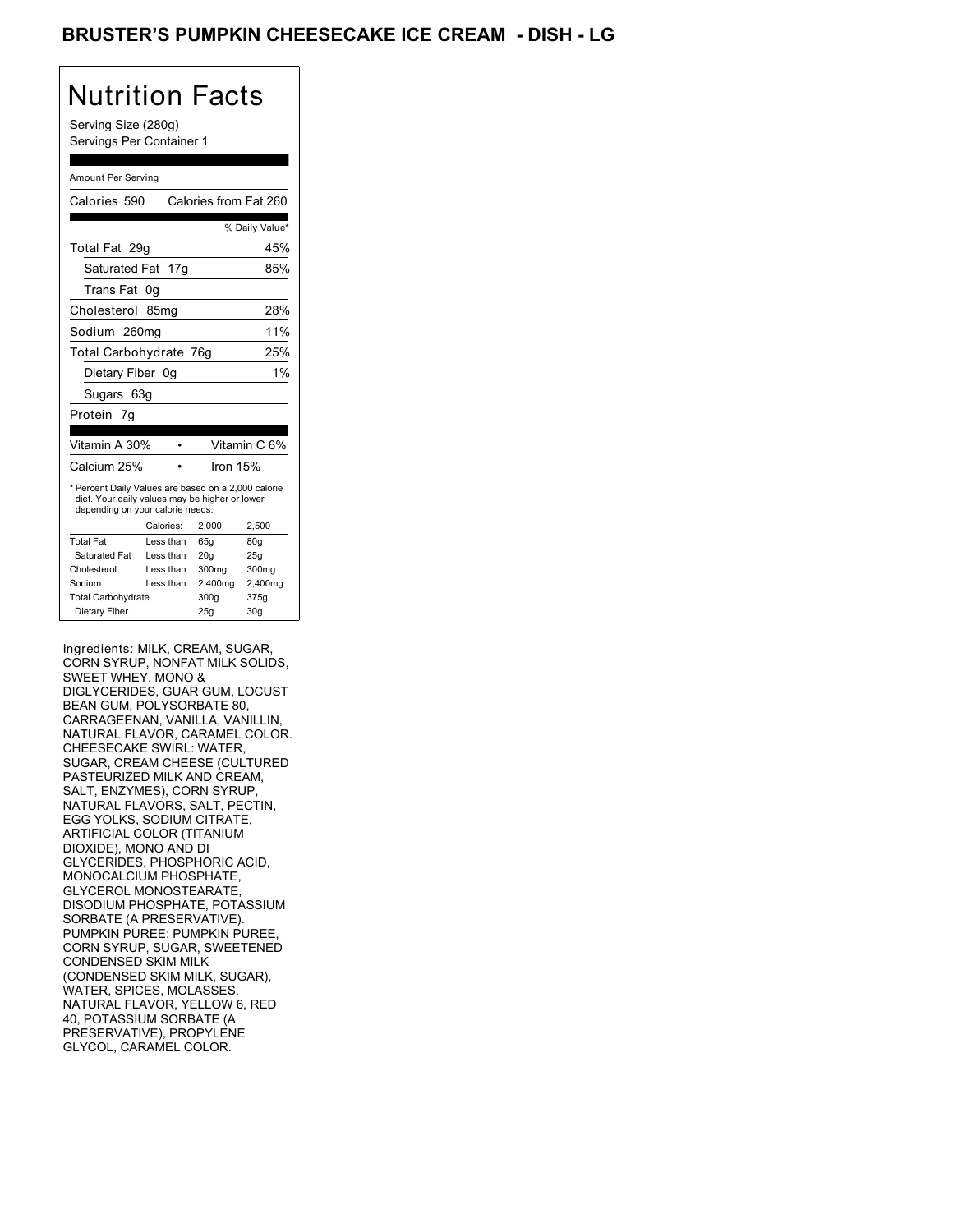Serving Size (153g) Servings Per Container 1

### Amount Per Serving

| Calories 350                                                 | Calories from Fat 130 |                |
|--------------------------------------------------------------|-----------------------|----------------|
|                                                              |                       | % Daily Value* |
| Total Fat 15g                                                |                       | 23%            |
| Saturated Fat 8g                                             |                       | 42%            |
| Trans Fat 0q                                                 |                       |                |
| Cholesterol 45mg                                             |                       | 14%            |
| Sodium 150mg                                                 |                       | 6%             |
| Total Carbohydrate 50g                                       |                       | 17%            |
| Dietary Fiber 0g                                             |                       | 0%             |
| Sugars 34g                                                   |                       |                |
| Protein 4q                                                   |                       |                |
| Vitamin A 15%                                                |                       | Vitamin C 2%   |
| Calcium 15%                                                  | Iron $10%$            |                |
| * Percent Daily Values are based on a 2,000 calorie<br>diet. |                       |                |

Ingredients: MILK, CREAM, SUGAR, CORN SYRUP, NONFAT MILK SOLIDS, SWEET WHEY, MONO & DIGLYCERIDES, GUAR GUM, LOCUST BEAN GUM, POLYSORBATE 80, CARRAGEENAN, VANILLA, VANILLIN, NATURAL FLAVOR, CARAMEL COLOR. CHEESECAKE SWIRL: WATER, SUGAR, CREAM CHEESE (CULTURED PASTEURIZED MILK AND CREAM, SALT, ENZYMES), CORN SYRUP, NATURAL FLAVORS, SALT, PECTIN, EGG YOLKS, SODIUM CITRATE, ARTIFICIAL COLOR (TITANIUM DIOXIDE), MONO AND DI GLYCERIDES, PHOSPHORIC ACID, MONOCALCIUM PHOSPHATE, GLYCEROL MONOSTEARATE, DISODIUM PHOSPHATE, POTASSIUM SORBATE (A PRESERVATIVE). PUMPKIN PUREE: PUMPKIN PUREE, CORN SYRUP, SUGAR, SWEETENED CONDENSED SKIM MILK (CONDENSED SKIM MILK, SUGAR), WATER, SPICES, MOLASSES, NATURAL FLAVOR, YELLOW 6, RED 40, POTASSIUM SORBATE (A PRESERVATIVE), PROPYLENE GLYCOL, CARAMEL COLOR. SUGAR CONE: ENRICHED WHEAT FLOUR (ENRICHED WITH NIACIN, REDUCED IRON, THIAMIN MONONITRATE, RIBOFLAVIN, FOLIC ACID), TAPIOCA FLOUR, SUGAR, VEGETABLE SHORTENING (SOYBEAN AND/OR CANOLA OIL, MODIFIED PALM OIL, SOY LECITHIN, AND/OR PARTIALLY HYDROGENATED SOYBEAN OIL), OAT FIBER AND/OR VEGETABLE FIBER, SALT, CARAMEL COLOR, ARTIFICIAL FLAVOR, SOY LECITHIN.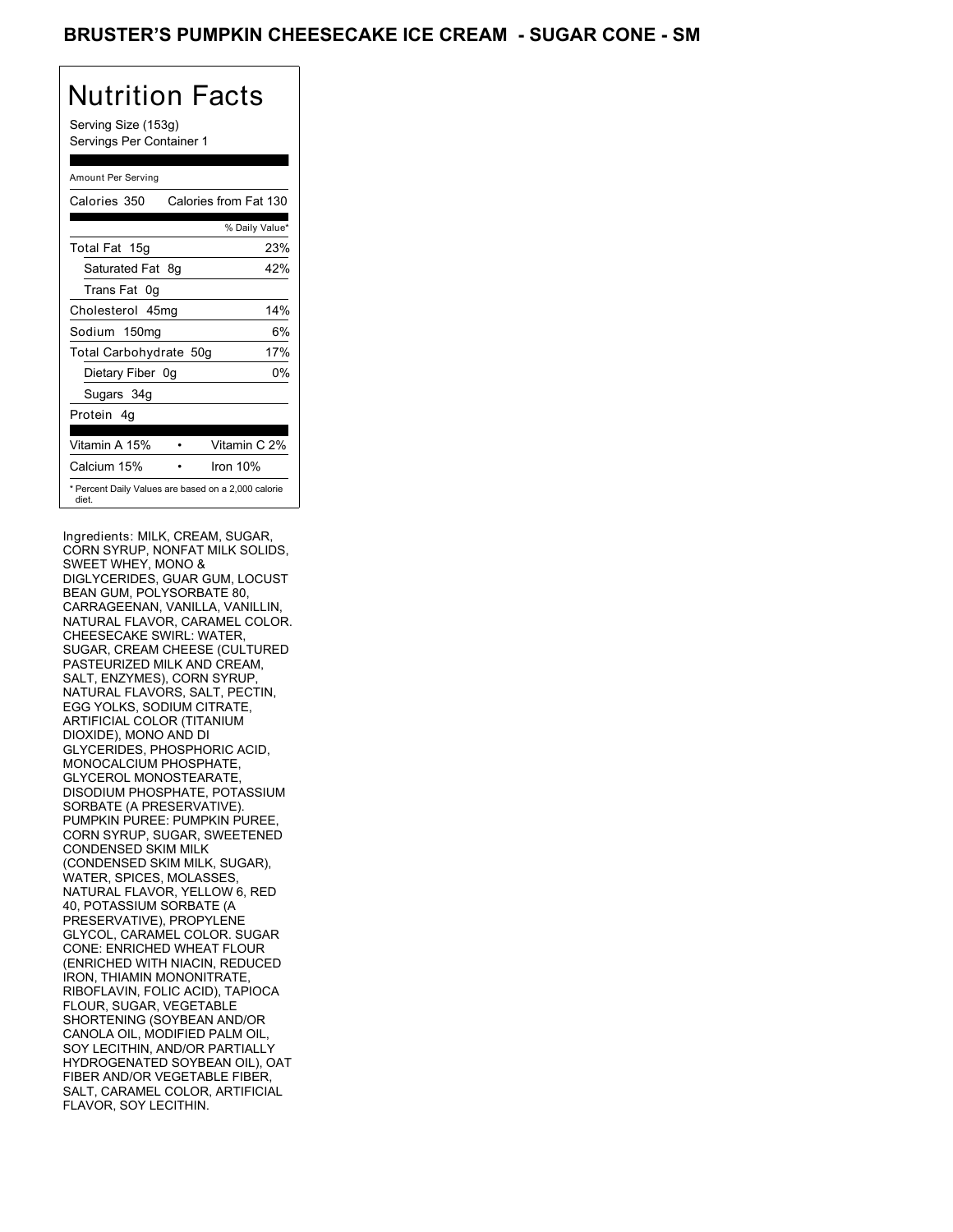Serving Size (223g) Servings Per Container 1

#### Amount Per Serving

| Calories 500           | Calories from Fat 200                               |
|------------------------|-----------------------------------------------------|
|                        | % Daily Value*                                      |
| Total Fat 22g          | 34%                                                 |
| Saturated Fat 13g      | 64%                                                 |
| Trans Fat 0q           |                                                     |
| Cholesterol 65mg       | 21%                                                 |
| Sodium 220mg           | 9%                                                  |
| Total Carbohydrate 69g | 23%                                                 |
| Dietary Fiber 0g       | $1\%$                                               |
| Sugars 50g             |                                                     |
| Protein 6q             |                                                     |
| Vitamin A 20%          | Vitamin C 4%                                        |
| Calcium 20%            | Iron 15%                                            |
| diet.                  | * Percent Daily Values are based on a 2,000 calorie |

Ingredients: MILK, CREAM, SUGAR, CORN SYRUP, NONFAT MILK SOLIDS, SWEET WHEY, MONO & DIGLYCERIDES, GUAR GUM, LOCUST BEAN GUM, POLYSORBATE 80, CARRAGEENAN, VANILLA, VANILLIN, NATURAL FLAVOR, CARAMEL COLOR. CHEESECAKE SWIRL: WATER, SUGAR, CREAM CHEESE (CULTURED PASTEURIZED MILK AND CREAM, SALT, ENZYMES), CORN SYRUP, NATURAL FLAVORS, SALT, PECTIN, EGG YOLKS, SODIUM CITRATE, ARTIFICIAL COLOR (TITANIUM DIOXIDE), MONO AND DI GLYCERIDES, PHOSPHORIC ACID, MONOCALCIUM PHOSPHATE, GLYCEROL MONOSTEARATE, DISODIUM PHOSPHATE, POTASSIUM SORBATE (A PRESERVATIVE). PUMPKIN PUREE: PUMPKIN PUREE, CORN SYRUP, SUGAR, SWEETENED CONDENSED SKIM MILK (CONDENSED SKIM MILK, SUGAR), WATER, SPICES, MOLASSES, NATURAL FLAVOR, YELLOW 6, RED 40, POTASSIUM SORBATE (A PRESERVATIVE), PROPYLENE GLYCOL, CARAMEL COLOR. SUGAR CONE: ENRICHED WHEAT FLOUR (ENRICHED WITH NIACIN, REDUCED IRON, THIAMIN MONONITRATE, RIBOFLAVIN, FOLIC ACID), TAPIOCA FLOUR, SUGAR, VEGETABLE SHORTENING (SOYBEAN AND/OR CANOLA OIL, MODIFIED PALM OIL, SOY LECITHIN, AND/OR PARTIALLY HYDROGENATED SOYBEAN OIL), OAT FIBER AND/OR VEGETABLE FIBER, SALT, CARAMEL COLOR, ARTIFICIAL FLAVOR, SOY LECITHIN.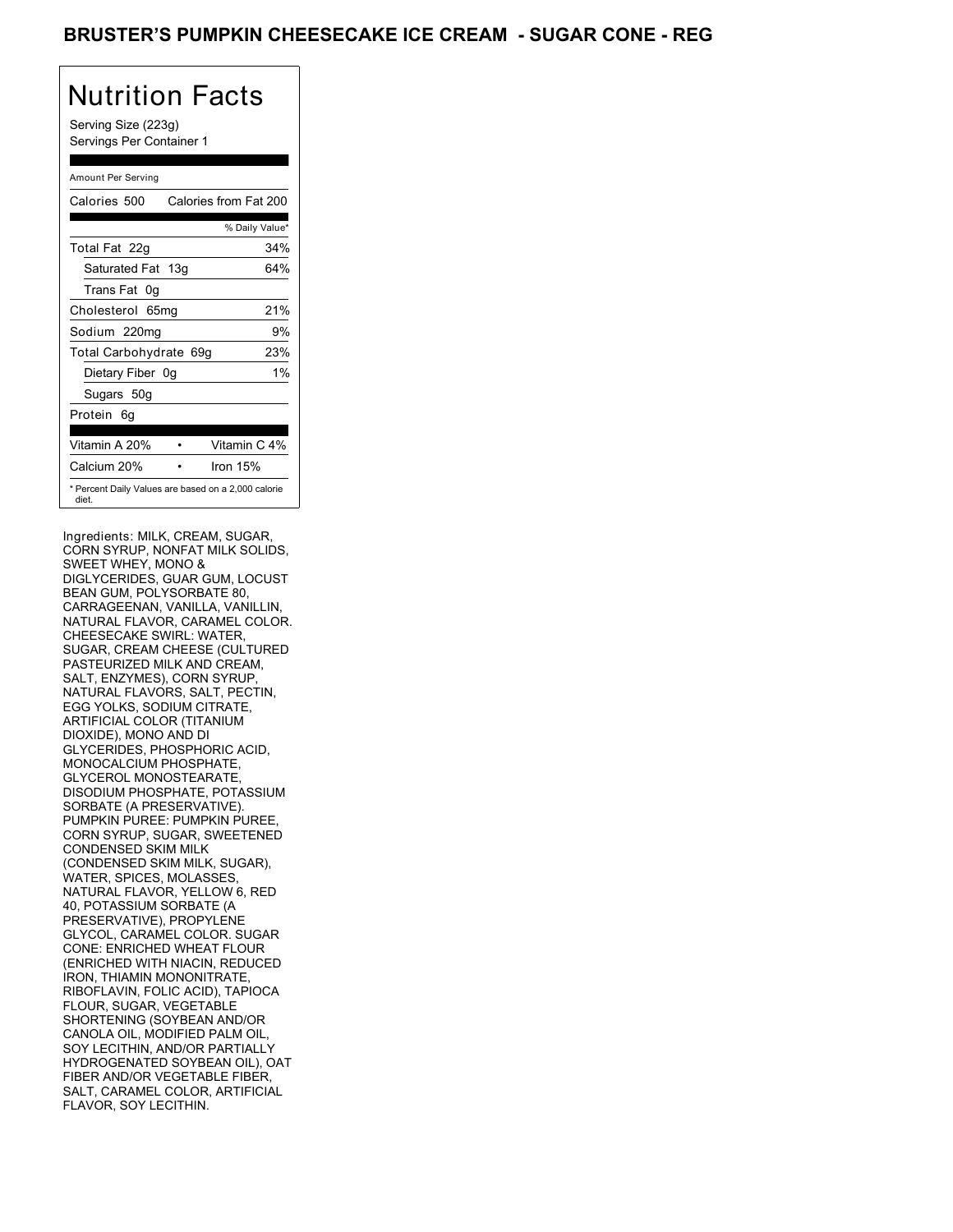Serving Size (293g) Servings Per Container 1

### Amount Per Serving

| Calories 650           | Calories from Fat 260                               |
|------------------------|-----------------------------------------------------|
|                        | % Daily Value*                                      |
| Total Fat 29g          | 45%                                                 |
| Saturated Fat 17g      | 85%                                                 |
| Trans Fat 0q           |                                                     |
| Cholesterol 85mg       | 28%                                                 |
| Sodium 280mg           | 12%                                                 |
| Total Carbohydrate 88g | 29%                                                 |
| Dietary Fiber 0g       | $1\%$                                               |
| Sugars 66g             |                                                     |
| Protein 8q             |                                                     |
| Vitamin A 30%          | Vitamin C 6%                                        |
| Calcium 25%            | Iron 15%                                            |
| diet.                  | * Percent Daily Values are based on a 2,000 calorie |

Ingredients: MILK, CREAM, SUGAR, CORN SYRUP, NONFAT MILK SOLIDS, SWEET WHEY, MONO & DIGLYCERIDES, GUAR GUM, LOCUST BEAN GUM, POLYSORBATE 80, CARRAGEENAN, VANILLA, VANILLIN, NATURAL FLAVOR, CARAMEL COLOR. CHEESECAKE SWIRL: WATER, SUGAR, CREAM CHEESE (CULTURED PASTEURIZED MILK AND CREAM, SALT, ENZYMES), CORN SYRUP, NATURAL FLAVORS, SALT, PECTIN, EGG YOLKS, SODIUM CITRATE, ARTIFICIAL COLOR (TITANIUM DIOXIDE), MONO AND DI GLYCERIDES, PHOSPHORIC ACID, MONOCALCIUM PHOSPHATE, GLYCEROL MONOSTEARATE, DISODIUM PHOSPHATE, POTASSIUM SORBATE (A PRESERVATIVE). PUMPKIN PUREE: PUMPKIN PUREE, CORN SYRUP, SUGAR, SWEETENED CONDENSED SKIM MILK (CONDENSED SKIM MILK, SUGAR), WATER, SPICES, MOLASSES, NATURAL FLAVOR, YELLOW 6, RED 40, POTASSIUM SORBATE (A PRESERVATIVE), PROPYLENE GLYCOL, CARAMEL COLOR. SUGAR CONE: ENRICHED WHEAT FLOUR (ENRICHED WITH NIACIN, REDUCED IRON, THIAMIN MONONITRATE, RIBOFLAVIN, FOLIC ACID), TAPIOCA FLOUR, SUGAR, VEGETABLE SHORTENING (SOYBEAN AND/OR CANOLA OIL, MODIFIED PALM OIL, SOY LECITHIN, AND/OR PARTIALLY HYDROGENATED SOYBEAN OIL), OAT FIBER AND/OR VEGETABLE FIBER, SALT, CARAMEL COLOR, ARTIFICIAL FLAVOR, SOY LECITHIN.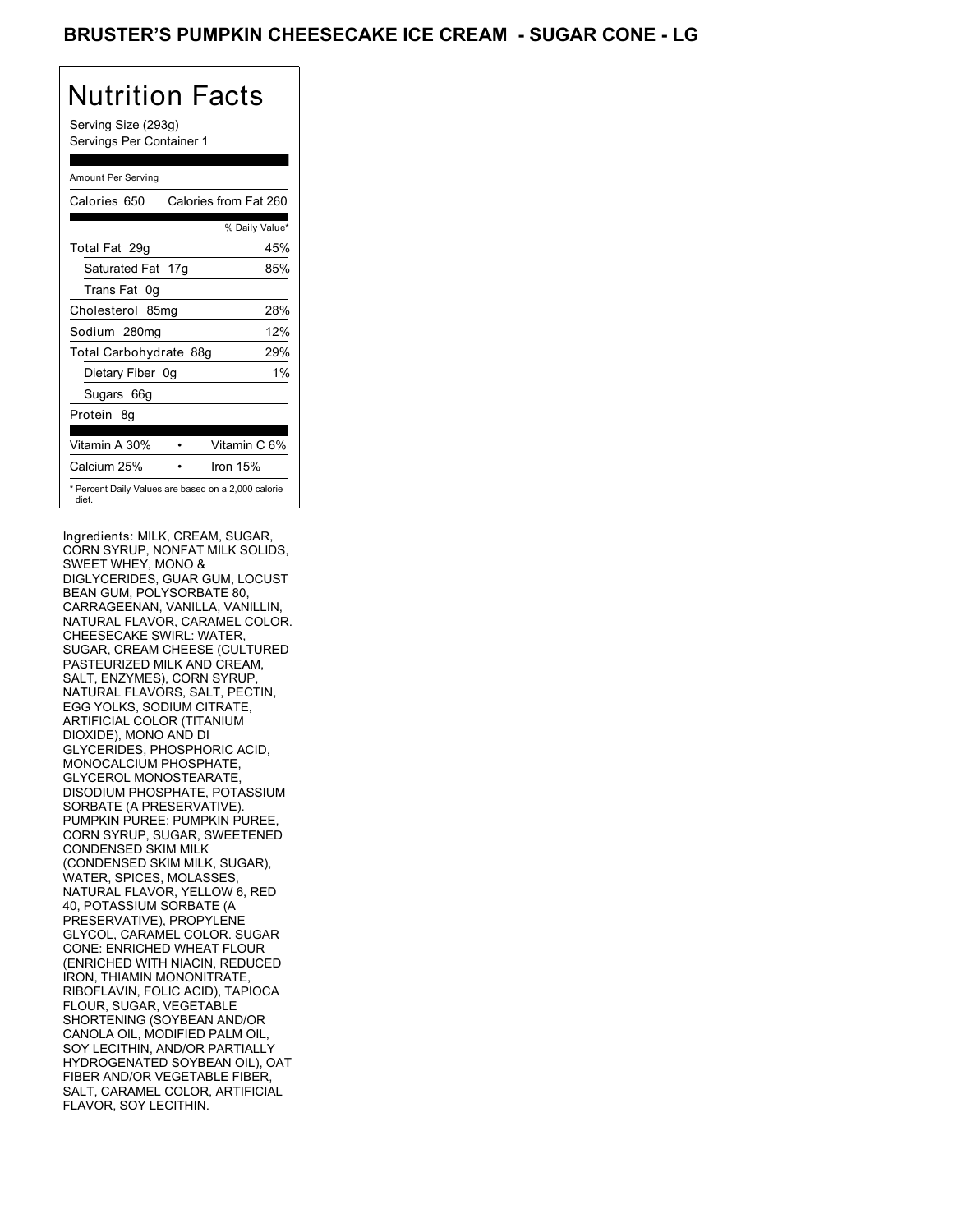Serving Size (146g) Servings Per Container 1

### Amount Per Serving

| Calories 320           | Calories from Fat 130                               |
|------------------------|-----------------------------------------------------|
|                        | % Daily Value*                                      |
| Total Fat 15g          | 22%                                                 |
| Saturated Fat 8g       | 42%                                                 |
| Trans Fat 0q           |                                                     |
| Cholesterol 45mg       | 14%                                                 |
| Sodium 140mg           | 6%                                                  |
| Total Carbohydrate 43g | 14%                                                 |
| Dietary Fiber 0g       | 0%                                                  |
| Sugars 31g             |                                                     |
| Protein 4q             |                                                     |
| Vitamin A 15%          | Vitamin C 2%                                        |
| Calcium 15%            | Iron $10%$                                          |
| diet.                  | * Percent Daily Values are based on a 2,000 calorie |

Ingredients: MILK, CREAM, SUGAR, CORN SYRUP, NONFAT MILK SOLIDS, SWEET WHEY, MONO & DIGLYCERIDES, GUAR GUM, LOCUST BEAN GUM, POLYSORBATE 80, CARRAGEENAN, VANILLA, VANILLIN, NATURAL FLAVOR, CARAMEL COLOR. CHEESECAKE SWIRL: WATER, SUGAR, CREAM CHEESE (CULTURED PASTEURIZED MILK AND CREAM, SALT, ENZYMES), CORN SYRUP, NATURAL FLAVORS, SALT, PECTIN, EGG YOLKS, SODIUM CITRATE, ARTIFICIAL COLOR (TITANIUM DIOXIDE), MONO AND DI GLYCERIDES, PHOSPHORIC ACID, MONOCALCIUM PHOSPHATE, GLYCEROL MONOSTEARATE, DISODIUM PHOSPHATE, POTASSIUM SORBATE (A PRESERVATIVE). PUMPKIN PUREE: PUMPKIN PUREE, CORN SYRUP, SUGAR, SWEETENED CONDENSED SKIM MILK (CONDENSED SKIM MILK, SUGAR), WATER, SPICES, MOLASSES, NATURAL FLAVOR, YELLOW 6, RED 40, POTASSIUM SORBATE (A PRESERVATIVE), PROPYLENE GLYCOL, CARAMEL COLOR. CAKE CONE: ENRICHED WHEAT FLOUR (ENRICHED WITH NIACIN, REDUCED IRON, THIAMIN MONONITRATE, RIBOFLAVIN, FOLIC ACID), TAPIOCA FLOUR, SUGAR, VEGETABLE OIL SHORTENING (SOYBEAN AND/OR CANOLA OIL, MODIFIED PALM OIL, SOY LECITHIN, AND/OR PARTIALLY HYDROGENATED SOYBEAN OIL), LEAVENING (SODIUM BICARBONATE, AMMONIUM BICARBONATE), SALT, NATURAL FLAVOR, ANNATTO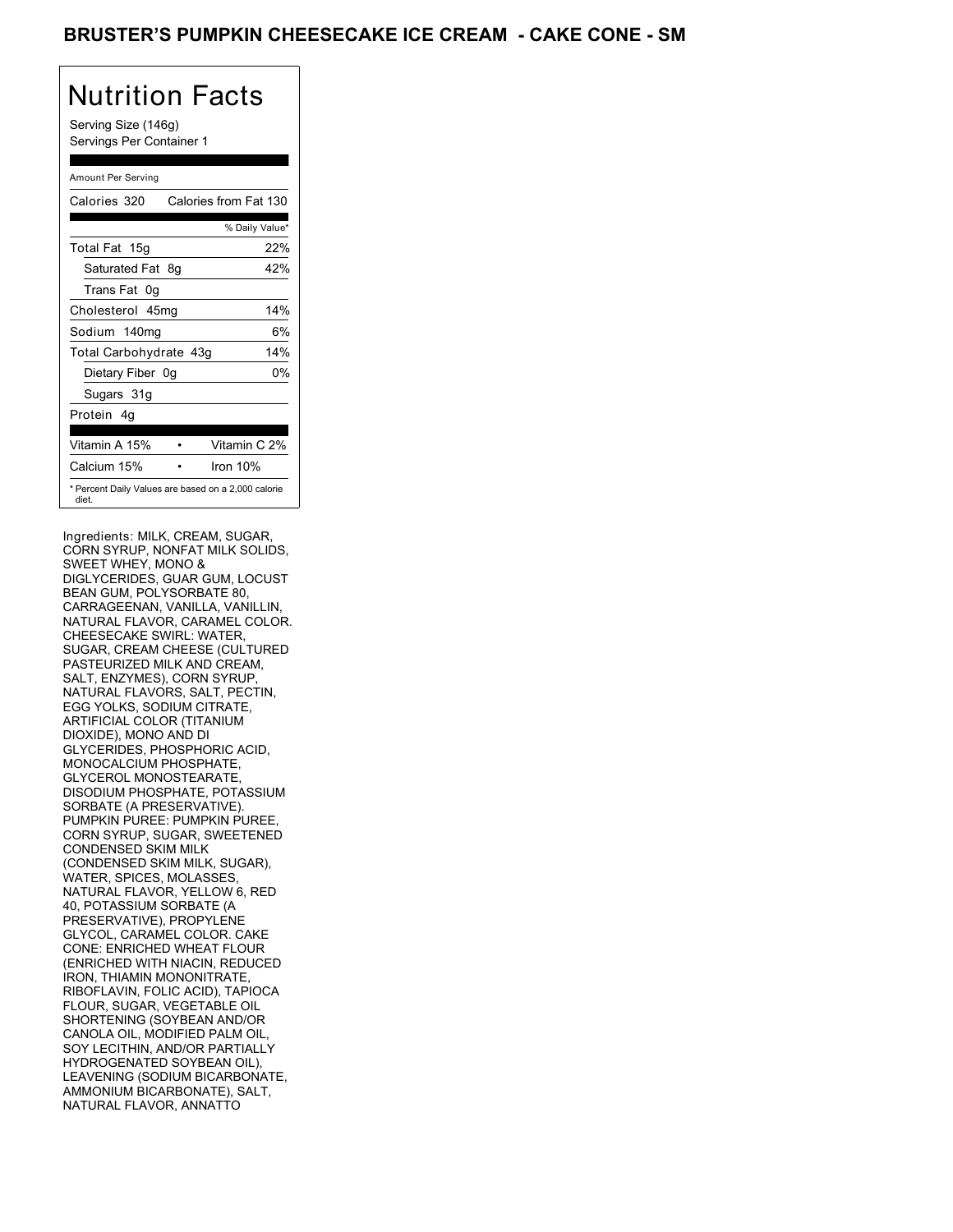Serving Size (216g) Servings Per Container 1

### Amount Per Serving

| Calories 470                                                 | Calories from Fat 200 |
|--------------------------------------------------------------|-----------------------|
|                                                              | % Daily Value*        |
| Total Fat 22g                                                | 34%                   |
| Saturated Fat 13g                                            | 64%                   |
| Trans Fat 0q                                                 |                       |
| Cholesterol 65mg                                             | 21%                   |
| Sodium 210mg                                                 | 9%                    |
| Total Carbohydrate 62g                                       | 21%                   |
| Dietary Fiber 0g                                             | $1\%$                 |
| Sugars 47g                                                   |                       |
| Protein 6q                                                   |                       |
| Vitamin A 20%                                                | Vitamin C 4%          |
| Calcium 20%                                                  | Iron $15%$            |
| * Percent Daily Values are based on a 2,000 calorie<br>diet. |                       |

Ingredients: MILK, CREAM, SUGAR, CORN SYRUP, NONFAT MILK SOLIDS, SWEET WHEY, MONO & DIGLYCERIDES, GUAR GUM, LOCUST BEAN GUM, POLYSORBATE 80, CARRAGEENAN, VANILLA, VANILLIN, NATURAL FLAVOR, CARAMEL COLOR. CHEESECAKE SWIRL: WATER, SUGAR, CREAM CHEESE (CULTURED PASTEURIZED MILK AND CREAM, SALT, ENZYMES), CORN SYRUP, NATURAL FLAVORS, SALT, PECTIN, EGG YOLKS, SODIUM CITRATE, ARTIFICIAL COLOR (TITANIUM DIOXIDE), MONO AND DI GLYCERIDES, PHOSPHORIC ACID, MONOCALCIUM PHOSPHATE, GLYCEROL MONOSTEARATE, DISODIUM PHOSPHATE, POTASSIUM SORBATE (A PRESERVATIVE). PUMPKIN PUREE: PUMPKIN PUREE, CORN SYRUP, SUGAR, SWEETENED CONDENSED SKIM MILK (CONDENSED SKIM MILK, SUGAR), WATER, SPICES, MOLASSES, NATURAL FLAVOR, YELLOW 6, RED 40, POTASSIUM SORBATE (A PRESERVATIVE), PROPYLENE GLYCOL, CARAMEL COLOR. CAKE CONE: ENRICHED WHEAT FLOUR (ENRICHED WITH NIACIN, REDUCED IRON, THIAMIN MONONITRATE, RIBOFLAVIN, FOLIC ACID), TAPIOCA FLOUR, SUGAR, VEGETABLE OIL SHORTENING (SOYBEAN AND/OR CANOLA OIL, MODIFIED PALM OIL, SOY LECITHIN, AND/OR PARTIALLY HYDROGENATED SOYBEAN OIL), LEAVENING (SODIUM BICARBONATE, AMMONIUM BICARBONATE), SALT, NATURAL FLAVOR, ANNATTO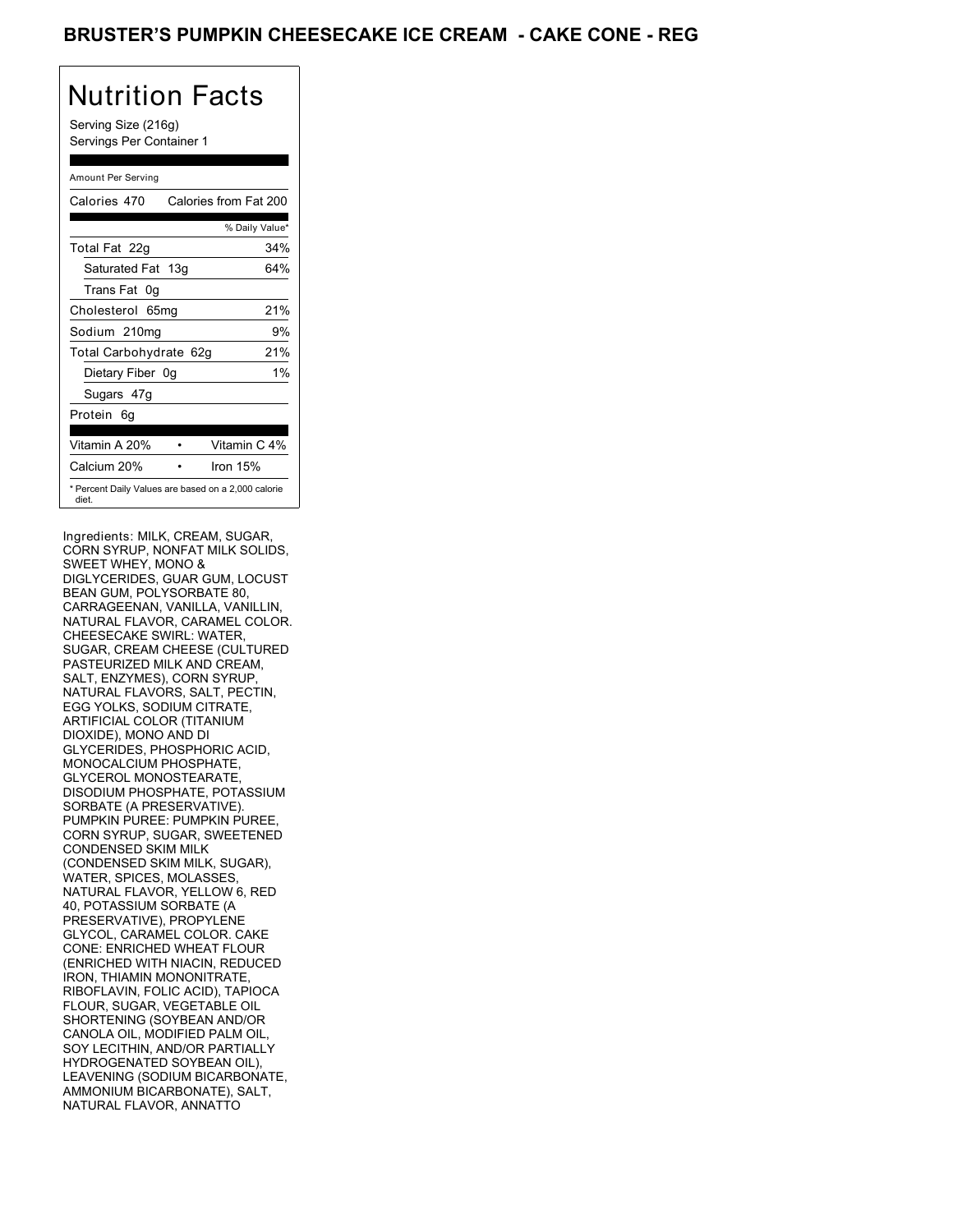Serving Size (286g) Servings Per Container 1

#### Amount Per Serving

| Calories 620                                                 | Calories from Fat 260 |
|--------------------------------------------------------------|-----------------------|
|                                                              | % Daily Value*        |
| Total Fat 29g                                                | 45%                   |
| Saturated Fat 17g                                            | 85%                   |
| Trans Fat 0q                                                 |                       |
| Cholesterol 85mg                                             | 28%                   |
| Sodium 270mg                                                 | 11%                   |
| Total Carbohydrate 81g                                       | 27%                   |
| Dietary Fiber 0g                                             | $1\%$                 |
| Sugars 63g                                                   |                       |
| Protein 8q                                                   |                       |
| Vitamin A 30%                                                | Vitamin C 6%          |
| Calcium 25%                                                  | Iron $15%$            |
| * Percent Daily Values are based on a 2,000 calorie<br>diet. |                       |

Ingredients: MILK, CREAM, SUGAR, CORN SYRUP, NONFAT MILK SOLIDS, SWEET WHEY, MONO & DIGLYCERIDES, GUAR GUM, LOCUST BEAN GUM, POLYSORBATE 80, CARRAGEENAN, VANILLA, VANILLIN, NATURAL FLAVOR, CARAMEL COLOR. CHEESECAKE SWIRL: WATER, SUGAR, CREAM CHEESE (CULTURED PASTEURIZED MILK AND CREAM, SALT, ENZYMES), CORN SYRUP, NATURAL FLAVORS, SALT, PECTIN, EGG YOLKS, SODIUM CITRATE, ARTIFICIAL COLOR (TITANIUM DIOXIDE), MONO AND DI GLYCERIDES, PHOSPHORIC ACID, MONOCALCIUM PHOSPHATE, GLYCEROL MONOSTEARATE, DISODIUM PHOSPHATE, POTASSIUM SORBATE (A PRESERVATIVE). PUMPKIN PUREE: PUMPKIN PUREE, CORN SYRUP, SUGAR, SWEETENED CONDENSED SKIM MILK (CONDENSED SKIM MILK, SUGAR), WATER, SPICES, MOLASSES, NATURAL FLAVOR, YELLOW 6, RED 40, POTASSIUM SORBATE (A PRESERVATIVE), PROPYLENE GLYCOL, CARAMEL COLOR. CAKE CONE: ENRICHED WHEAT FLOUR (ENRICHED WITH NIACIN, REDUCED IRON, THIAMIN MONONITRATE, RIBOFLAVIN, FOLIC ACID), TAPIOCA FLOUR, SUGAR, VEGETABLE OIL SHORTENING (SOYBEAN AND/OR CANOLA OIL, MODIFIED PALM OIL, SOY LECITHIN, AND/OR PARTIALLY HYDROGENATED SOYBEAN OIL), LEAVENING (SODIUM BICARBONATE, AMMONIUM BICARBONATE), SALT, NATURAL FLAVOR, ANNATTO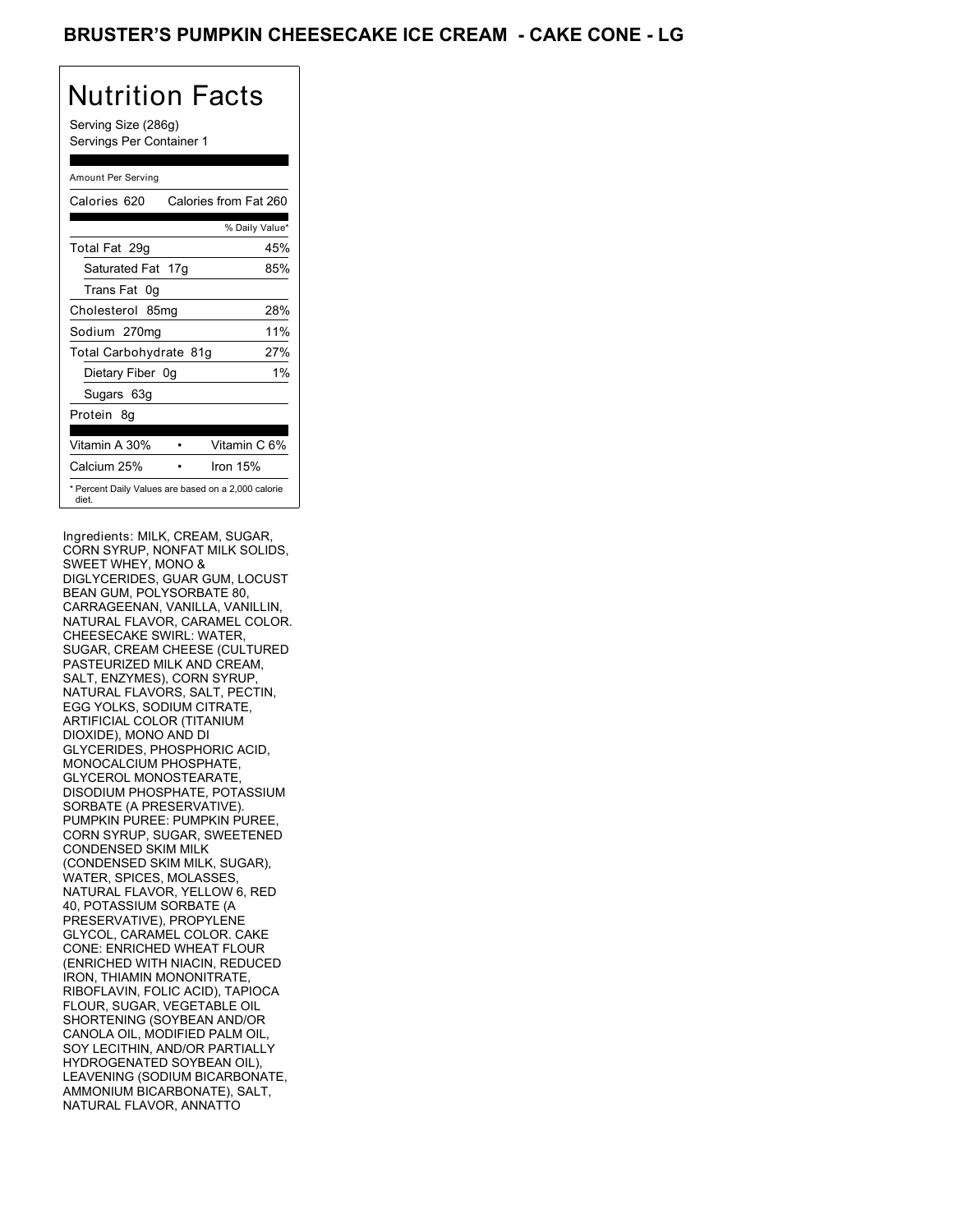Serving Size (170g) Servings Per Container 1

### Amount Per Serving

| Calories 420                                                 | Calories from Fat 160 |     |
|--------------------------------------------------------------|-----------------------|-----|
|                                                              | % Daily Value*        |     |
| Total Fat 18g                                                |                       | 27% |
| Saturated Fat 9q                                             |                       | 46% |
| Trans Fat 0q                                                 |                       |     |
| Cholesterol 50mg                                             |                       | 17% |
| Sodium 130mg                                                 |                       | 6%  |
| Total Carbohydrate 61g                                       |                       | 20% |
| Dietary Fiber 0g                                             |                       | 0%  |
| Sugars 42g                                                   |                       |     |
| Protein 5q                                                   |                       |     |
| Vitamin A 15%                                                | Vitamin C 2%          |     |
| Calcium 15%                                                  | Iron 10%              |     |
| * Percent Daily Values are based on a 2,000 calorie<br>diet. |                       |     |

Ingredients: MILK, CREAM, SUGAR, CORN SYRUP, NONFAT MILK SOLIDS, SWEET WHEY, MONO & DIGLYCERIDES, GUAR GUM, LOCUST BEAN GUM, POLYSORBATE 80, CARRAGEENAN, VANILLA, VANILLIN, NATURAL FLAVOR, CARAMEL COLOR. CHEESECAKE SWIRL: WATER, SUGAR, CREAM CHEESE (CULTURED PASTEURIZED MILK AND CREAM, SALT, ENZYMES), CORN SYRUP, NATURAL FLAVORS, SALT, PECTIN, EGG YOLKS, SODIUM CITRATE, ARTIFICIAL COLOR (TITANIUM DIOXIDE), MONO AND DI GLYCERIDES, PHOSPHORIC ACID, MONOCALCIUM PHOSPHATE, GLYCEROL MONOSTEARATE, DISODIUM PHOSPHATE, POTASSIUM SORBATE (A PRESERVATIVE). PUMPKIN PUREE: PUMPKIN PUREE, CORN SYRUP, SUGAR, SWEETENED CONDENSED SKIM MILK (CONDENSED SKIM MILK, SUGAR), WATER, SPICES, MOLASSES, NATURAL FLAVOR, YELLOW 6, RED 40, POTASSIUM SORBATE (A PRESERVATIVE), PROPYLENE GLYCOL, CARAMEL COLOR. WAFFLE CONE: ENRICHED BLEACHED WHEAT FLOUR (ENRICHED WITH NIACIN, REDUCED IRON, THIAMIN MONONITRATE, RIBOFLAVIN, FOLIC ACID), SUGAR, VEGETABLE SHORTENING (PARTIALLY HYDROGENATED SOYBEAN AND COTTONSEED OILS), WHOLE EGG, ARTIFICIAL FLAVOR (INCLUDING MALTODEXTRIN, MODIFIED CORNSTARCH, BUTTER, BUTTERMILK), DEXTROSE, SOY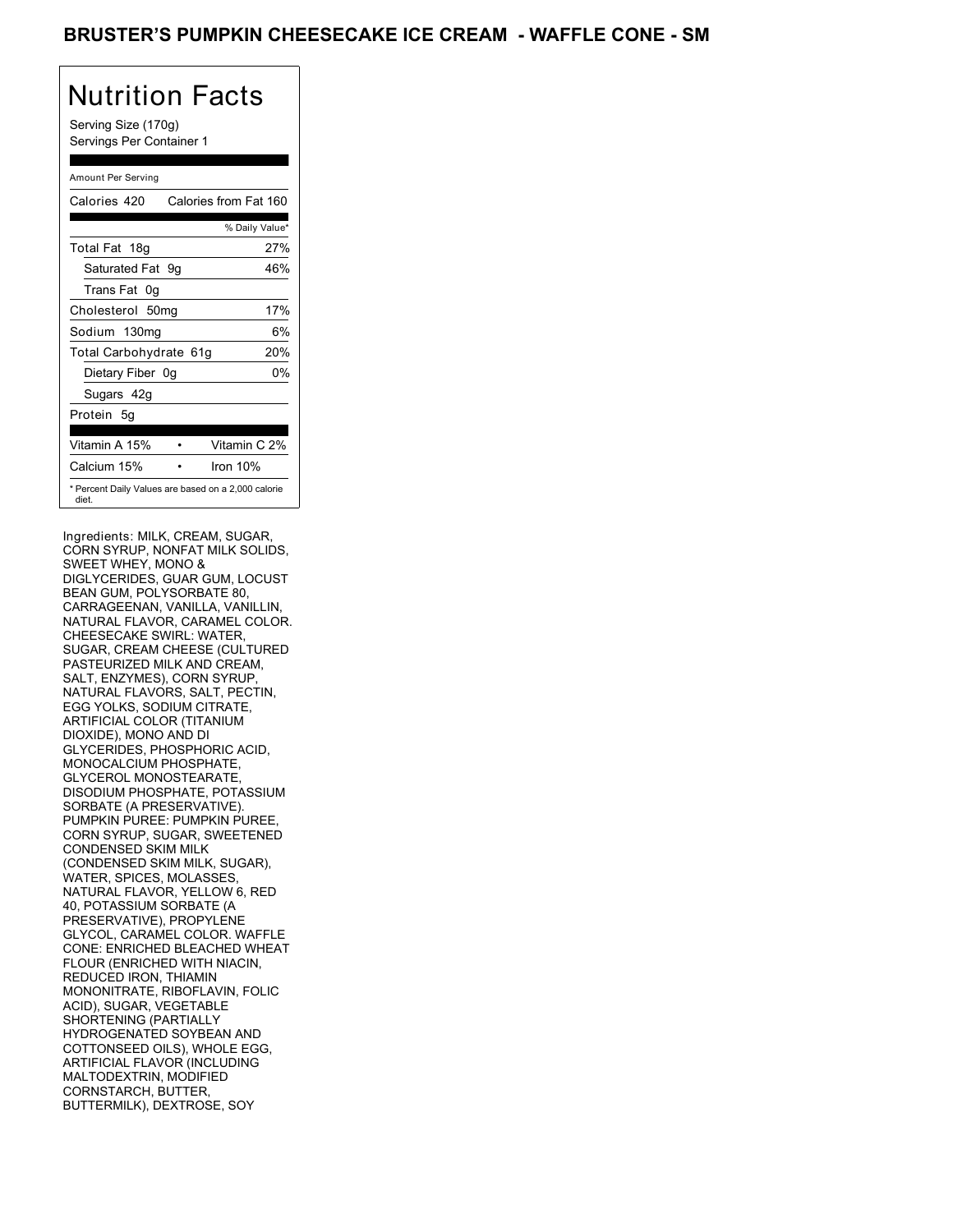Serving Size (240g) Servings Per Container 1

### Amount Per Serving

| Calories 570                                                 | Calories from Fat 220 |       |
|--------------------------------------------------------------|-----------------------|-------|
|                                                              | % Daily Value*        |       |
| Total Fat 25g                                                |                       | 38%   |
| Saturated Fat 14g                                            |                       | 68%   |
| Trans Fat 0g                                                 |                       |       |
| Cholesterol 70mg                                             |                       | 24%   |
| Sodium 200mg                                                 |                       | 8%    |
| Total Carbohydrate 80g                                       |                       | 27%   |
| Dietary Fiber 0g                                             |                       | $1\%$ |
| Sugars 57g                                                   |                       |       |
| Protein 7q                                                   |                       |       |
| Vitamin A 20%                                                | Vitamin C 4%          |       |
| Calcium 20%                                                  | Iron 15%              |       |
| * Percent Daily Values are based on a 2,000 calorie<br>diet. |                       |       |

Ingredients: MILK, CREAM, SUGAR, CORN SYRUP, NONFAT MILK SOLIDS, SWEET WHEY, MONO & DIGLYCERIDES, GUAR GUM, LOCUST BEAN GUM, POLYSORBATE 80, CARRAGEENAN, VANILLA, VANILLIN, NATURAL FLAVOR, CARAMEL COLOR. CHEESECAKE SWIRL: WATER, SUGAR, CREAM CHEESE (CULTURED PASTEURIZED MILK AND CREAM, SALT, ENZYMES), CORN SYRUP, NATURAL FLAVORS, SALT, PECTIN, EGG YOLKS, SODIUM CITRATE, ARTIFICIAL COLOR (TITANIUM DIOXIDE), MONO AND DI GLYCERIDES, PHOSPHORIC ACID, MONOCALCIUM PHOSPHATE, GLYCEROL MONOSTEARATE, DISODIUM PHOSPHATE, POTASSIUM SORBATE (A PRESERVATIVE). PUMPKIN PUREE: PUMPKIN PUREE, CORN SYRUP, SUGAR, SWEETENED CONDENSED SKIM MILK (CONDENSED SKIM MILK, SUGAR), WATER, SPICES, MOLASSES, NATURAL FLAVOR, YELLOW 6, RED 40, POTASSIUM SORBATE (A PRESERVATIVE), PROPYLENE GLYCOL, CARAMEL COLOR. WAFFLE CONE: ENRICHED BLEACHED WHEAT FLOUR (ENRICHED WITH NIACIN, REDUCED IRON, THIAMIN MONONITRATE, RIBOFLAVIN, FOLIC ACID), SUGAR, VEGETABLE SHORTENING (PARTIALLY HYDROGENATED SOYBEAN AND COTTONSEED OILS), WHOLE EGG, ARTIFICIAL FLAVOR (INCLUDING MALTODEXTRIN, MODIFIED CORNSTARCH, BUTTER, BUTTERMILK), DEXTROSE, SOY